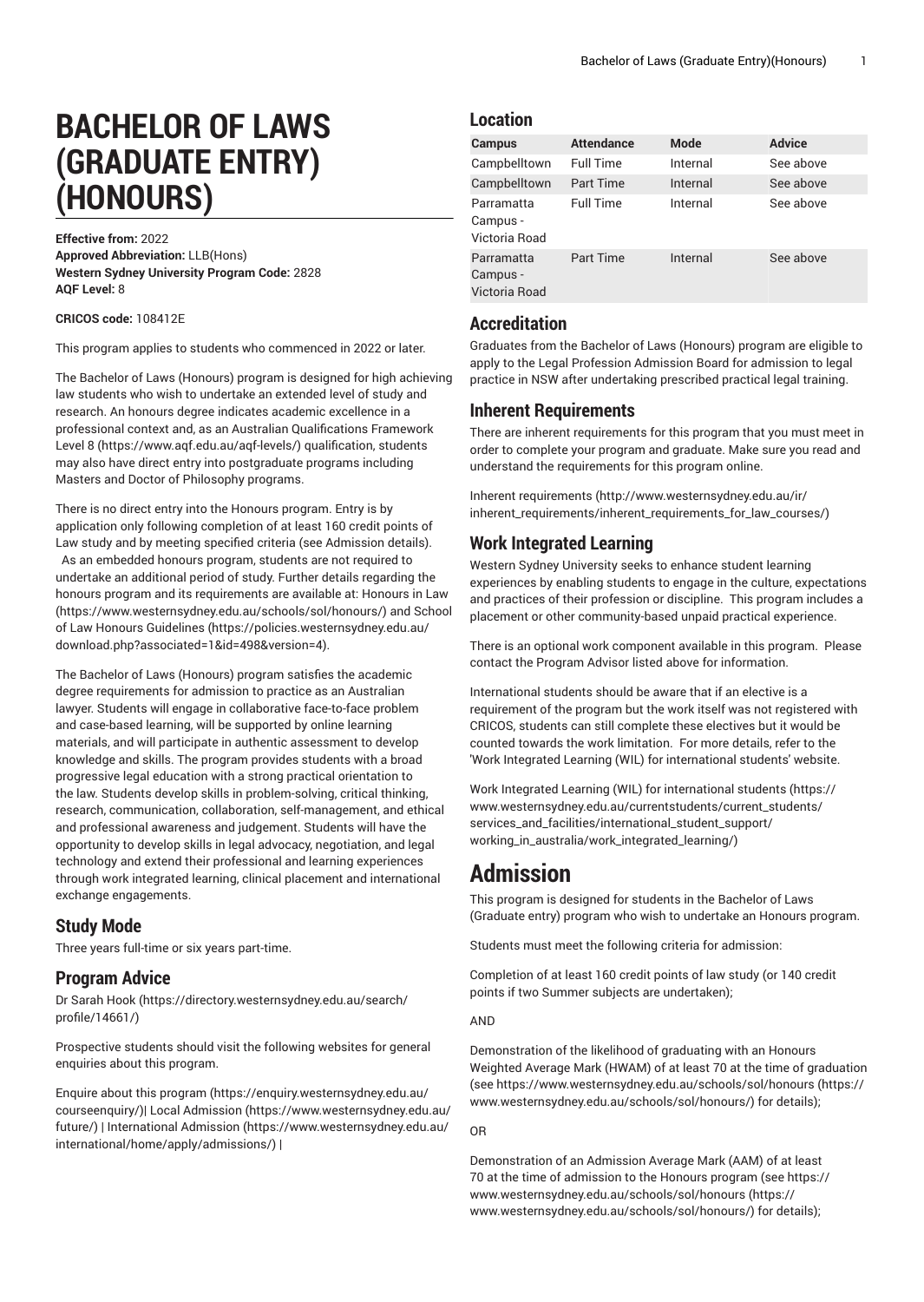#### AND

Submission of a Nomination of Topics form which expresses preferences among supervisor-defined topics and/or describes a student-defined topic in a scholarly manner (see [https://](https://www.westernsydney.edu.au/__data/assets/word_doc/0008/1784474/Honours_topic_nomination_form_2020.docx) [www.westernsydney.edu.au/\\_\\_data/assets/word\\_doc/0008/1784474/](https://www.westernsydney.edu.au/__data/assets/word_doc/0008/1784474/Honours_topic_nomination_form_2020.docx) [Honours\\_topic\\_nomination\\_form\\_2020.docx](https://www.westernsydney.edu.au/__data/assets/word_doc/0008/1784474/Honours_topic_nomination_form_2020.docx) for details);

AND

Demonstration of satisfactory academic writing skills;

AND

Availability of a principal supervisor.

## **Special Requirements**

Students enrolling in these subjects may need to have a National Police Certificate and consent or prohibited employment declarations as they may be conducting their placement in circumstances where they work with minors. This would be managed on an as needs basis:

- LAWS 3077 Legal Internship
- LAWS 4012 First Nations Peoples' Access to Justice Clinic
- LAWS 3080 Street Law Clinic
- JUST 3011 Issues in the Criminal Justice System (corrective services field trip requirement) also records and identity check.

The following units require a visa for the relevant country and the ability to travel at a specified time:

- LAWS 3024 Foundations of Chinese Law
- LAWS 3025 Foundations of Indian Law
- LAWS 3078 Legal, Economic and Social Transformation in Taiwan

## **Program Structure**

Qualification for this award requires the successful completion of 240 credit points of subjects. This comprises:

- 160 credit points of specified core subjects to meet Priestly 11 accreditation requirements;
- 10 credit points Research Training Component [\(LAWS](/search/?P=LAWS%204016) 4016 Legal Research and Methodology)
- 20 credit points Research Component [\(LAWS](/search/?P=LAWS%204011) 4011 Law Honours Dissertation)
- 50 credit points of LLB alternate subjects.

## **Recommended Sequence**

Qualification for this award requires the successful completion of 240 credit points as per the recommended sequence below.

**NOTE: Students should consult the Academic Program Advisor for advice on progression if required.**

## **Full-time start year intake**

| Course | Title | <b>Credit</b> |
|--------|-------|---------------|
|        |       | <b>Points</b> |
| Year 1 |       |               |

## **Autumn session**

|                  | <b>Credit Points</b>                  | 40 |
|------------------|---------------------------------------|----|
|                  | <b>Ethics</b>                         |    |
| <b>LAWS 2015</b> | Professional Responsibility and Legal | 10 |
| <b>LAWS 2003</b> | Contracts                             | 10 |
| <b>LAWS 2004</b> | <b>Criminal Law</b>                   | 10 |
| <b>LAWS 1003</b> | <b>Fundamentals of Australian Law</b> | 10 |
|                  |                                       |    |

| <b>Spring session</b>             |                                                        |               |
|-----------------------------------|--------------------------------------------------------|---------------|
| <b>LAWS 1009</b>                  | Legal Analysis and Critique                            | 10            |
| <b>LAWS 2013</b>                  | <b>Torts Law</b>                                       | 10            |
| <b>LAWS 2001</b>                  | <b>Alternative Dispute Resolution</b>                  | 10            |
| <b>LAWS 2008</b>                  | Government and Public Law                              | 10            |
|                                   | <b>Credit Points</b>                                   | 40            |
| Year 2                            |                                                        |               |
| Autumn session                    |                                                        |               |
| <b>LAWS 3018</b>                  | Equity & Trusts                                        | 10            |
| <b>LAWS 3082</b>                  | Property Law                                           | 10            |
| Select two LLB alternate subjects |                                                        | 20            |
|                                   | <b>Credit Points</b>                                   | 40            |
| <b>Spring session</b>             |                                                        |               |
| <b>LAWS 3081</b>                  | Administrative Law                                     | 10            |
| <b>LAWS 3045</b>                  | Law of Associations                                    | 10            |
| Select two LLB alternate subjects |                                                        | 20            |
|                                   | <b>Credit Points</b>                                   | 40            |
| Year <sub>3</sub>                 |                                                        |               |
| <b>Autumn session</b>             |                                                        |               |
| <b>LAWS 4015</b>                  | <b>Constitutional Law</b>                              | 10            |
| <b>LAWS 4004</b>                  | <b>Criminal Procedure and Evidence</b>                 | 10            |
| LAWS 4016                         | Legal Research and Methodology                         | 10            |
| Select one LLB alternate subject  |                                                        | 10            |
|                                   | <b>Credit Points</b>                                   | 40            |
| <b>Spring session</b>             |                                                        |               |
| <b>LAWS 4014</b>                  | <b>Remedies</b>                                        | 10            |
| <b>LAWS 4013</b>                  | <b>Civil Procedure and Arbitration</b>                 | 10            |
| <b>LAWS 4011</b>                  | <b>Law Honours Dissertation</b>                        | 20            |
|                                   | <b>Credit Points</b>                                   | 40            |
|                                   | <b>Total Credit Points</b>                             | 240           |
|                                   |                                                        |               |
| Part-time start year intake       |                                                        |               |
| <b>Course</b>                     | Title                                                  | Credit        |
|                                   |                                                        | <b>Points</b> |
| Year 1                            |                                                        |               |
| <b>Autumn session</b>             |                                                        |               |
| <b>LAWS 1003</b>                  | <b>Fundamentals of Australian Law</b>                  | 10            |
| <b>LAWS 2004</b>                  | <b>Criminal Law</b>                                    | 10            |
|                                   | <b>Credit Points</b>                                   | 20            |
| <b>Spring session</b>             |                                                        |               |
| <b>LAWS 1009</b>                  | Legal Analysis and Critique                            | 10            |
| <b>LAWS 2013</b>                  | <b>Torts Law</b>                                       | 10            |
|                                   | <b>Credit Points</b>                                   | 20            |
| Year <sub>2</sub>                 |                                                        |               |
| <b>Autumn session</b>             |                                                        |               |
| <b>LAWS 2003</b>                  | Contracts                                              | 10            |
| <b>LAWS 2015</b>                  | Professional Responsibility and Legal<br><b>Ethics</b> | 10            |
|                                   | <b>Credit Points</b>                                   | 20            |
| <b>Spring session</b>             |                                                        |               |
| <b>LAWS 2001</b>                  | Alternative Dispute Resolution                         | 10            |
| <b>LAWS 2008</b>                  | Government and Public Law                              | 10            |
|                                   | <b>Credit Points</b>                                   | 20            |
| Year 3                            |                                                        |               |
| <b>Autumn</b> session             |                                                        |               |
| <b>LAWS 3018</b>                  | Equity & Trusts                                        | 10            |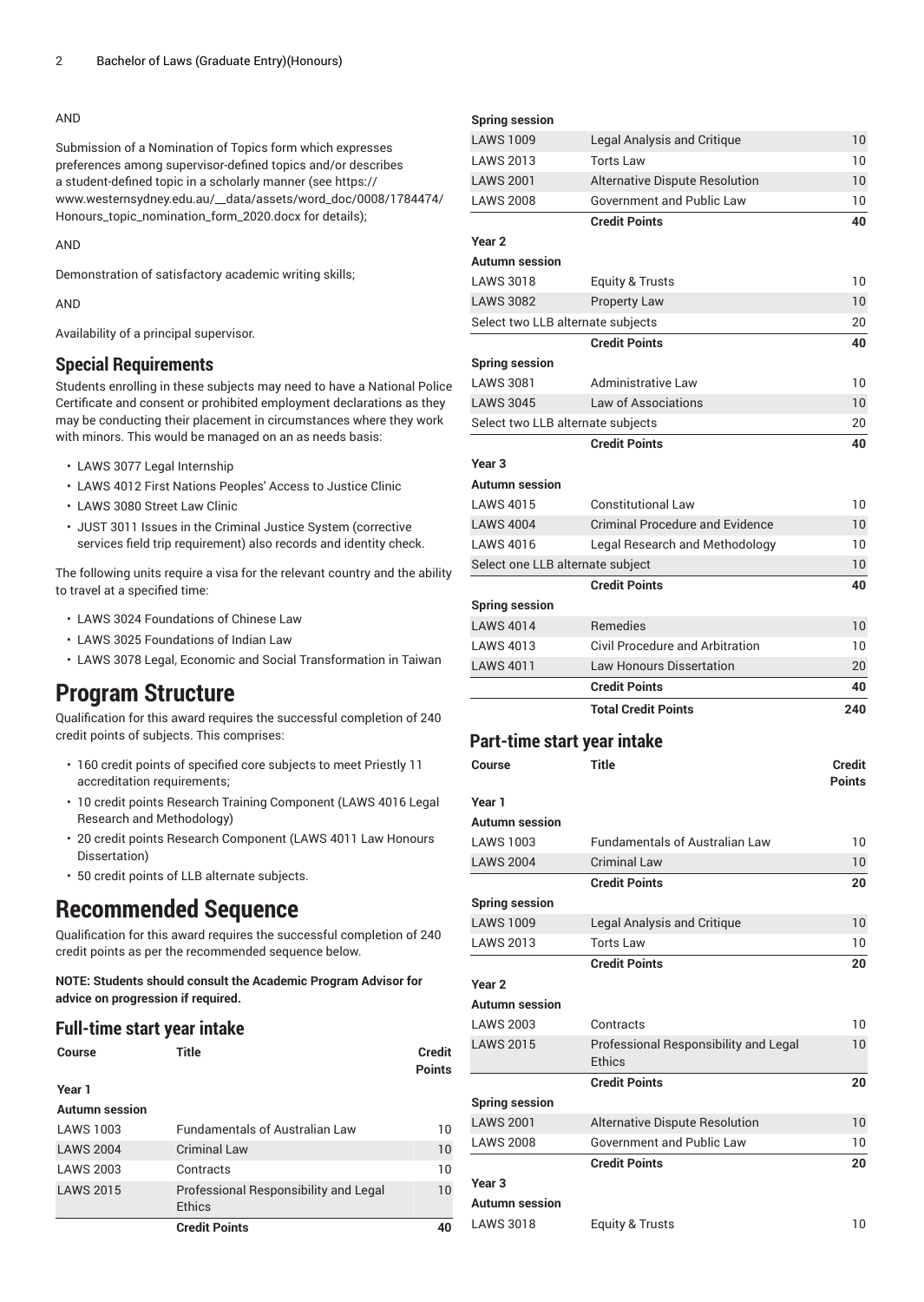| <b>LAWS 3082</b>                  | <b>Property Law</b>                    | 10  |
|-----------------------------------|----------------------------------------|-----|
|                                   | <b>Credit Points</b>                   | 20  |
| <b>Spring session</b>             |                                        |     |
| <b>LAWS 3081</b>                  | <b>Administrative Law</b>              | 10  |
| <b>LAWS 3045</b>                  | Law of Associations                    | 10  |
|                                   | <b>Credit Points</b>                   | 20  |
| Year 4                            |                                        |     |
| <b>Autumn session</b>             |                                        |     |
| <b>LAWS 4015</b>                  | <b>Constitutional Law</b>              | 10  |
| <b>LAWS 4004</b>                  | <b>Criminal Procedure and Evidence</b> | 10  |
|                                   | <b>Credit Points</b>                   | 20  |
| <b>Spring session</b>             |                                        |     |
| <b>LAWS 4013</b>                  | Civil Procedure and Arbitration        | 10  |
| <b>LAWS 4014</b>                  | <b>Remedies</b>                        | 10  |
|                                   | <b>Credit Points</b>                   | 20  |
| Year 5                            |                                        |     |
| <b>Autumn session</b>             |                                        |     |
| Select two LLB alternate subjects |                                        | 20  |
|                                   | <b>Credit Points</b>                   | 20  |
| <b>Spring session</b>             |                                        |     |
|                                   | Select two LLB Alternate subjects      | 20  |
|                                   | <b>Credit Points</b>                   | 20  |
| Year <sub>6</sub>                 |                                        |     |
| <b>Autumn session</b>             |                                        |     |
| Select two LLB alternate subjects |                                        | 20  |
|                                   | <b>Credit Points</b>                   | 20  |
| <b>Spring session</b>             |                                        |     |
|                                   | Select two LLB Alternate subjects      | 20  |
|                                   | <b>Credit Points</b>                   | 20  |
|                                   | <b>Total Credit Points</b>             | 240 |

## **LLB Alternate Subjects**

Students must complete 50 credit points of subjects from the list of Bachelor of Laws alternate subjects.

| <b>Subject</b>   | Title                                         | Credit<br><b>Points</b> |
|------------------|-----------------------------------------------|-------------------------|
| <b>LAWS 4017</b> | Access to Justice Clinic                      | 10                      |
| <b>LAWS 3001</b> | <b>Advanced Family Law</b>                    | 10                      |
| <b>LAWS 4003</b> | Advanced Taxation Law                         | 10                      |
| <b>LAWS 3002</b> | <b>Advanced Torts and Civil Wrongs</b>        | 10                      |
| <b>LAWS 3003</b> | Advocacy                                      | 10                      |
| <b>LAWS 3004</b> | <b>Anti-Discrimination Law</b>                | 10                      |
| <b>LAWS 3005</b> | <b>Australian Competition Law</b>             | 10                      |
| <b>LAWS 3006</b> | Australian Consumer Law                       | 10                      |
| <b>LAWS 3007</b> | <b>Banking and Securities Law</b>             | 10                      |
| <b>LAWS 2014</b> | <b>Bioethics</b>                              | 10                      |
| <b>LAWS 3011</b> | Comparative Law: Legal Systems of the World   | 10                      |
| <b>LAWS 3013</b> | <b>Conflict of Laws</b>                       | 10                      |
| <b>LAWS 3014</b> | Corporate Governance                          | 10                      |
| <b>LAWS 3015</b> | <b>Cyber Law and Justice</b>                  | 10                      |
| <b>LAWS 4010</b> | Designing Law Apps for Access to Justice      | 10                      |
| <b>LAWS 3016</b> | Elder Law                                     | 10                      |
| <b>LAWS 3022</b> | <b>Family Dispute Resolution</b>              | 10                      |
| <b>LAWS 3023</b> | <b>Family Law</b>                             | 10                      |
| <b>LAWS 2005</b> | <b>Financial Services Law</b>                 | 10                      |
| <b>LAWS 2007</b> | First Peoples and the Australian Legal System | 10                      |

| <b>LAWS 4012</b> | First Nations Peoples' Access to Justice Clinic           | 10 |
|------------------|-----------------------------------------------------------|----|
| <b>LAWS 3024</b> | <b>Foundations of Chinese Law</b>                         | 10 |
| <b>LAWS 3025</b> | <b>Foundations of Indian Law</b>                          | 10 |
| <b>LAWS 3083</b> | <b>Gender and the Law</b>                                 | 10 |
| <b>LAWS 3028</b> | Human Rights and the Asia Pacific                         | 10 |
| <b>LAWS 3027</b> | Human Rights Law                                          | 10 |
| <b>LAWS 3029</b> | Immigration and Refugee Law                               | 10 |
| <b>JUST 3008</b> | Independent Study (Law)                                   | 10 |
| <b>LAWS 3030</b> | Information and Data Governance Law and<br>Regulation     | 10 |
| <b>LAWS 3031</b> | Insolvency Law and Policy                                 | 10 |
| <b>LAWS 3032</b> | Intellectual Property                                     | 10 |
| <b>LAWS 3033</b> | International Business Transactions Law                   | 10 |
| <b>LAWS 4006</b> | International Climate Law                                 | 10 |
| <b>LAWS 3034</b> | International Criminal Law                                | 10 |
| <b>LAWS 4007</b> | International Environmental Law                           | 10 |
| <b>LAWS 3036</b> | <b>International Trade Law</b>                            | 10 |
| <b>LAWS 3039</b> | Islam, International Law and Human Rights                 | 10 |
| <b>JUST 3011</b> | Issues in the Criminal Justice System                     | 10 |
| <b>LAWS 3074</b> | Judicial Internship                                       | 10 |
| <b>LAWS 3042</b> | Jurisprudence                                             | 10 |
| <b>LAWS 3084</b> | Law and Literature                                        | 10 |
| <b>LAWS 3079</b> | Law, Economics, Ethics and Change                         | 10 |
| <b>LAWS 3044</b> | Law and Public Policy (Development and<br>Implementation) | 10 |
| <b>LAWS 3046</b> | Law of Employment                                         | 10 |
| <b>LAWS 3047</b> | Law of International Organisations                        | 10 |
| <b>LAWS 3048</b> | Law of the Sea                                            | 10 |
| <b>LAWS 3075</b> | Law's Self-Understanding                                  | 10 |
| <b>LAWS 3078</b> | Legal, Economic and Social Transformation in<br>Taiwan    | 10 |
| <b>LAWS 3077</b> | Legal Internship                                          | 10 |
| <b>LAWS 4016</b> | Legal Research and Methodology                            | 10 |
| <b>LAWS 3049</b> | Media Law                                                 | 10 |
| <b>JUST 2013</b> | Mediation                                                 | 10 |
| <b>LAWS 3050</b> | <b>Medical Law</b>                                        | 10 |
| <b>LAWS 3052</b> | <b>Mental Health Law</b>                                  | 10 |
| <b>LAWS 3053</b> | <b>Moot Court</b>                                         | 10 |
| <b>LAWS 3055</b> | Planning and Environment Law                              | 10 |
| <b>LAWS 3056</b> | Practising in the Public Interest                         | 10 |
| <b>LAWS 3061</b> | <b>Public Health Law</b>                                  | 10 |
| <b>LAWS 3063</b> | <b>Public International Law</b>                           | 10 |
| <b>LAWS 4008</b> | Revenue Law                                               | 10 |
| <b>LAWS 3067</b> | Self-Managed Superannuation and Trusts                    | 10 |
| <b>LAWS 3068</b> | Space Law - Commercial Aspects                            | 10 |
| <b>LAWS 3080</b> | <b>Street Law Clinic</b>                                  | 10 |
| <b>LAWS 3076</b> | Technology, Innovation and the Law                        | 10 |
| <b>LAWS 3071</b> | Wills and Succession                                      | 10 |
| <b>LAWS 3072</b> | Work Health and Safety Law                                | 10 |

Please note that the availability of Bachelor of Laws Alternate subjects may vary from year to year. New subjects may become available and some others discontinued. The School will publish information on which subjects are available in a session.

#### **Equivalent Subjects**

The subjects listed below count towards completion of the program for students who may have passed subjects in the list in 2022 or earlier.